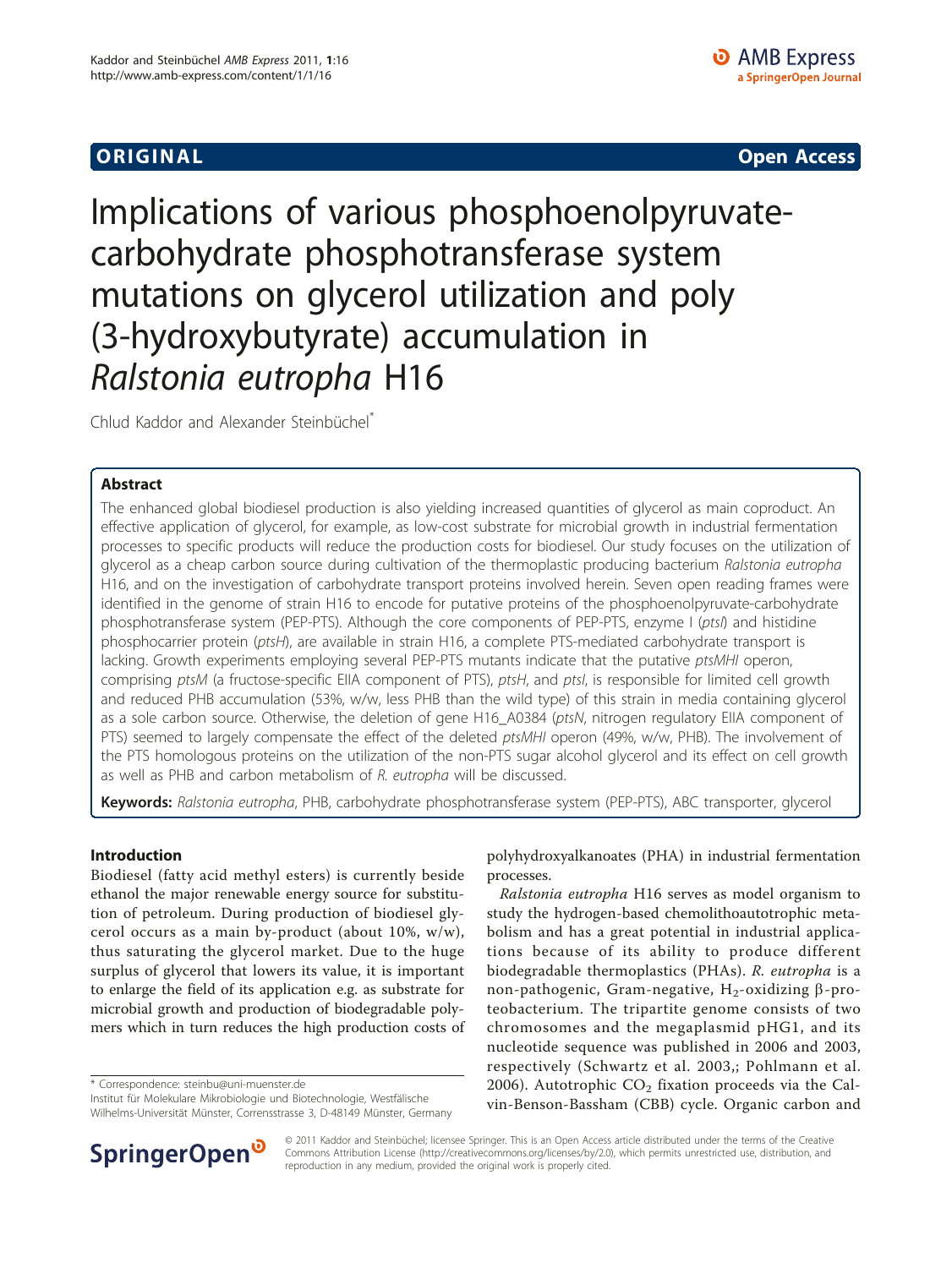energy sources for heterotrophic growth comprise sugar acids, fatty acids, alcohols, tricarboxylic acid cycle (TCC) intermediates and other compounds. The utilization of sugars is restricted to the amino sugar  $N$ acetylglucosamine and to fructose. The latter is taken up by an ATP binding cassette (ABC)-type transporter (frcACB) and is then metabolized via the Entner-Doudoroff (ED) pathway ([Gottschalk et al. 1964\)](#page-6-0). The uptake of N-acetylglucosamine in R. eutropha is mediated by a sugar-specific phosphoenolpyruvate:carbohydrate phosphotransferase system (PTS<sup>Nag</sup> consisting of  $EI^{Nag}-HPr^{Nag}-EIIA^{Nag}$  [nagF] and  $EIIBC^{Nag}$  $[nagE]$ ) that functions independently from the two general components of the bacterial PEP-PTS, histidine phosphocarrier protein (HPr, ptsH) and enzyme I component (EI, ptsI). The PEP-PTS is widespread among bacteria and consists of the above mentioned two cytoplasmic energy-coupling enzymes and a range of carbohydrate-specific Enzymes II, which catalyze the phosphorylation and concomitant translocation cascade ([Stülke and Hillen 1998](#page-7-0),; [Barabote and Saier 2005,](#page-6-0); [Deutscher et al. 2006](#page-6-0)). Except for the Nag-specific EIIABC proteins, no further functional EII-homologous proteins (permease components) exist in R. eutropha as usual for  $\beta$ -proteobacteria [\(Cases et al. 2007\)](#page-6-0). Thus, R. eutropha H16 harbours a functional  $PTS<sup>Nag</sup>$  and an incomplete PEP-PTS. Based on the results of previous studies ([Krauße et al. 2009,](#page-6-0); [Kaddor and Steinbüchel](#page-6-0)  $2011$ ) the genome of R. eutropha was investigated in silico for the occurrence of PEP-PTS homologous proteins. Seven gene loci were identified to encode for proteins of the sugar transport system (Table 1). The chromosomal context of each of these genes has already been described, and deletion mutants lacking combinations of genes involved in the PEP-PTS or/and fructose-specific ABC transport were previously

generated ([Kaddor and Steinbüchel 2011,](#page-6-0)). In addition to the general sugar import, the PEP-PTS exhibits regulatory cellular functions and may serve as a linkage between nitrogen and carbon metabolism [\(Reizer et al.](#page-7-0) [1992](#page-7-0),; [Kotrba et al. 2001](#page-6-0),; [Commichau et al. 2006,](#page-6-0); [Velázquez et al. 2007](#page-7-0),; [Pflüger and de Lorenzo 2008,](#page-6-0); [Krauße et al. 2009\)](#page-6-0). Besides the carbohydrate-related PEP-PTS, a paralogous nitrogen-related PTS ( $PTS<sup>Ntr</sup>$ ) exists in many Gram-negative bacteria whose regulatory functions, components and interactions with the PEP-PTS were extensively reviewed recently [\(Zimmer](#page-7-0) [et al. 2008,](#page-7-0); [Pflüger-Grau and Görke 2010\)](#page-7-0).

Growth on glycerol is not linked to the PEP-PTS and occurs very slowly in R. eutropha H16; it leads to strong expression of hydrogenases and enzymes of the CBB cycle, the key components of lithoautotrophic metabolism ([Friedrich et al. 1981](#page-6-0)). Furthermore, gluconeogenetic enzymes as well as increased oxidative stress proteins (ROS) were identified in 2-D gels during growth of R. eutropha on glycerol ([Schwartz et al. 2009](#page-7-0),). The three-carbon non-PTS sugar alcohol glycerol is probably transported across the cytoplasmic membrane through facilitated diffusion mediated by the glycerol uptake facilitator protein GlpF ([Sweet et al. 1990](#page-7-0),; [Darbon et al.](#page-6-0) [1999,](#page-6-0)). Two proteins, a glycerol kinase and a glycerol-3 phosphate dehydrogenase, are involved in the phosphorylation of intracellular glycerol to glycerol 3-phosphate and the subsequent conversion to dihydroxyacetone phosphate ([Voegele et al. 1993,](#page-7-0); [Schweizer et al. 1997](#page-7-0)). The latter is either introduced into gluconeogenesis or catabolized through the ED pathway via pyruvate to acetyl-CoA, the precursor for the TCC and for poly(3 hydroxybutyrate), PHB, biosynthesis. In R. eutropha like in most other bacteria, this polyester serves as storage for carbon and energy. It is synthesized in the cytoplasm via acetoacetyl-CoA and 3-hydroxybutyryl-CoA using

| Gene             | <b>CDS</b> | <b>Protein annotation</b>                                                                                   |  |
|------------------|------------|-------------------------------------------------------------------------------------------------------------|--|
| ptsM             | H16 A0324* | Fructose-specific EIIA <sup>Man</sup> component                                                             |  |
| ptsH             | H16 A0325* | Histidine phosphocarrier protein HPr                                                                        |  |
| ptsl             | H16 A0326* | Enzyme I component                                                                                          |  |
| H16 A2203        | H16 A2203* | HPr-related phosphocarrier protein                                                                          |  |
| H16 A0384 (ptsN) | H16 A0384* | Nitrogen regulatory EllA <sup>Ntr</sup> component; Mannitol/fructose-specific EllA <sup>Mtl</sup> component |  |
| nagF             | H16 A0311* | Phosphocarrier protein, N-Acetylglucosamine-specific ElNag-HPrNag-EllANag components                        |  |
| nagE             | H16 A0312* | N-Acetylglucosamine-specific EIIBC <sup>Nag</sup> components                                                |  |
| nagC             | H16 A0313  | N-Acetylglucosamine-specific outer membrane protein (porin)                                                 |  |
| frcA             | H16 B1498  | Fructose-specific ABC-type transporter, ATPase component                                                    |  |
| frcB             | H16 B1500  | Fructose-specific ABC-type transporter, periplasmic component                                               |  |
| frcC             | H16 B1499  | Fructose-specific ABC-type transporter, permease component                                                  |  |

Table 1 Overview of detected and investigated genes involved in PEP-PTS and fructose-specific ABC-type transport in R. eutropha H16

Data were obtained using the KEGG (Kyoto encyclopedia of genes and genomes) database at GenomeNet ([Kanehisa et al. 2002](#page-6-0)). The CDS designations specify the locus of each gene on the chromosome (term H16\_A and H16\_B indicate chromosome 1 and 2, respectively).

\* Asterisks point to the seven PEP-PTS homologous genes.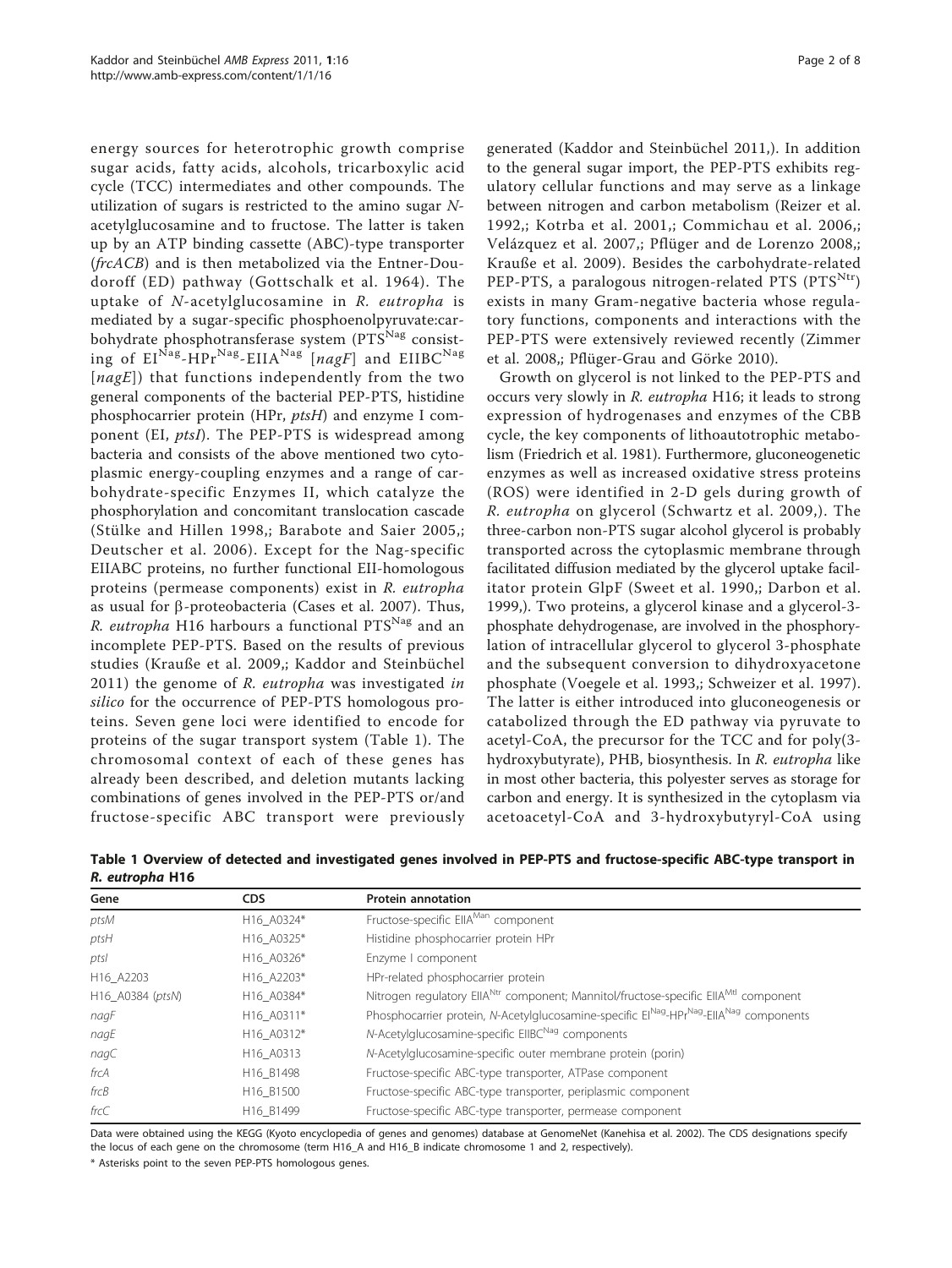enzymes encoded by phaA, phaB and phaC under conditions of carbon overflow and nitrogen limitation ([Schle](#page-7-0)[gel et al. 1961a](#page-7-0),; [Schindler 1964,](#page-7-0); [Haywood et al. 1988a](#page-6-0),, [b,](#page-6-0), [1989,](#page-6-0)). PHB is biodegradable and may replace petroleum-derived polyolefins that are widely used e.g. as packaging materials or in medicine ([Solaiman et al.](#page-7-0) [2006](#page-7-0),). The cost of carbon substrate in large scale PHA production processes can be as high as 50% of the total operating costs [\(Lee 2006](#page-6-0),). Abundant raw glycerol may substitute traditionally used carbohydrates in industrial microbial processes and reduce PHA production costs ([Murarka et al. 2008](#page-6-0),; [da Silva et al. 2009,](#page-6-0)). The price for crude glycerol is decreasing continuously and amounts currently to 180-220  $\epsilon$  per ton [\(ICIS pricing 2008](#page-6-0)). Several laboratories investigated the use of glycerol as fermentation substrate for PHA production in different bacteria, e.g. in Pseudomonas as well as Burkholderia species ([Ashby et al. 2004](#page-6-0),, [2005](#page-6-0),; [Chee et al. 2010](#page-6-0),; [Zhu et al.](#page-7-0) [2010](#page-7-0)). Moreover, an attempt to produce PHB by R. eutropha JMP134 and a R. eutropha mutant (DSM 545) using commercial and waste glycerol as carbon source was already performed ([Mothes et al. 2007](#page-6-0),; [Cavalheiro et al.](#page-6-0) [2009\)](#page-6-0). However, concerning R. eutropha strain H16 the use of glycerol as a low-cost substrate for growth and biosynthesis of PHB in combination with the high biotechnological potential of this strain has largely been ignored. The present study describes an extension of our previous study [\(Kaddor and Steinbüchel 2011\)](#page-6-0). Since we observed the involvement of homologous PEP-PTS proteins in the utilization of non-PTS substrates, the main focus of this article is on the importance of PTS homologous proteins and other proteins involved in the carbohydrate uptake system of R. eutropha H16 on the utilization of the slow-growth substrate glycerol, the conversion to PHB, and its effect on carbon metabolism. Furthermore, the use of glycerol as cheap and abundant carbon source for growth of R. eutropha with respect to industrial applications e.g. the production of biodegradable polyesters from renewable resources will be discussed.

# Materials and methods

## Bacterial strains, media and cultivation conditions

Bacterial strains used in this study are listed in Table [2](#page-3-0). Cells of all strains were cultivated for 20 h in mineral salts medium (MSM) ([Schlegel et al. 1961b\)](#page-7-0) containing 1% (w/v) sodium gluconate and 0.1% (w/v) ammonium chloride to promote best growth conditions. After harvesting and washing of the precultures, cells were resuspended in MSM supplemented with  $0.05\%$  (w/v) NH<sub>4</sub>Cl and 1% (v/v) of glycerol as a sole carbon source to provide conditions permissive for PHB accumulation and were then incubated for 350 h at 30°C. All liquid cultures were incubated aerobically in baffled Erlenmeyer flasks on an orbital shaker and were inoculated with 5%

(v/v) from a well-grown preculture. Growth of cells was measured photometrically in a Klett-Summerson photometer (Manostat) using filter no. 54 (520-580 nm). Samples were withdrawn depending on the growth phase from each culture in the exponential (Figure [1a](#page-4-0): 385-440 Klett units (KU), Figure [1b](#page-4-0): 300-400 KU), the early stationary and the stationary growth phase, and were quantified for their polyester contents by gas chromatography analysis. After samples had been withdrawn in the early stationary phase,  $NH<sub>4</sub>Cl$  was added to the cultures to a final concentration of 0.05% (w/v) to induce PHB degradation. All samples of the stationary growth phase were withdrawn 6 h after induction with ammonium chloride.

### PHB analysis

Lyophilized cell material of R. eutropha (5-10 mg) was subjected to methanolysis in presence of 85% (v/v) methanol and 15% (v/v) sulfuric acid for 3 h at 100°C. The resulting methyl esters of 3-hydroxybutyrate were characterized by gas chromatography as described previously ([Brandl et al. 1988,](#page-6-0); [Timm and Steinbüchel](#page-7-0) [1990\)](#page-7-0) by using an Agilent 6850 GC (Agilent Technologies, Waldbronn, Germany) equipped with a BP21 capillary column (50 m by 0.22 mm; film thickness, 250 nm; SGE, Darmstadt, Germany) and a flame ionization detector (Agilent Technologies).

## Results

## Growth behavior of mutants in liquid media containing glycerol

As the most obvious result of these experiments two groups of mutants with different growth and accumulation behavior were revealed. Figure [1](#page-4-0) summarizes the results of the cultivation experiments in MSM containing glycerol.

The first group A (Figure [1a](#page-4-0)) is represented by the wild type H16 whose increase of optical density ceased after 150 h of cultivation and exhibited a maximum optical density of 720 KU (350 h). Mutants H16 ΔH16\_A2203, H16 ΔH16\_A0384, H16 ΔptsMHI ΔH16\_A0384, H16 ΔfrcACB and H16 ΔnagFEC belonging to group A behaved similarily like the wild type.

The second group B, Figure [1b](#page-4-0) represented by the PHB-negative mutant PHB<sup>-</sup>4 exhibited growth curves with the lowest optical density when the cells entered the early stationary growth phase after 100 h of cultivation comprising only about 50% of the optical density of the wild type strain H16 (about 380 KU). The apparent slowest growth of strain PHB<sup>-4</sup> is due to its inability to accumulate PHB in form of intracellular granules; the latter contribute to the optical density of a culture. After addition of NH4Cl to the PHB-4 culture and to the other strains belonging to this group, the optical densities of these cultures increased, in case of PHB-4 up to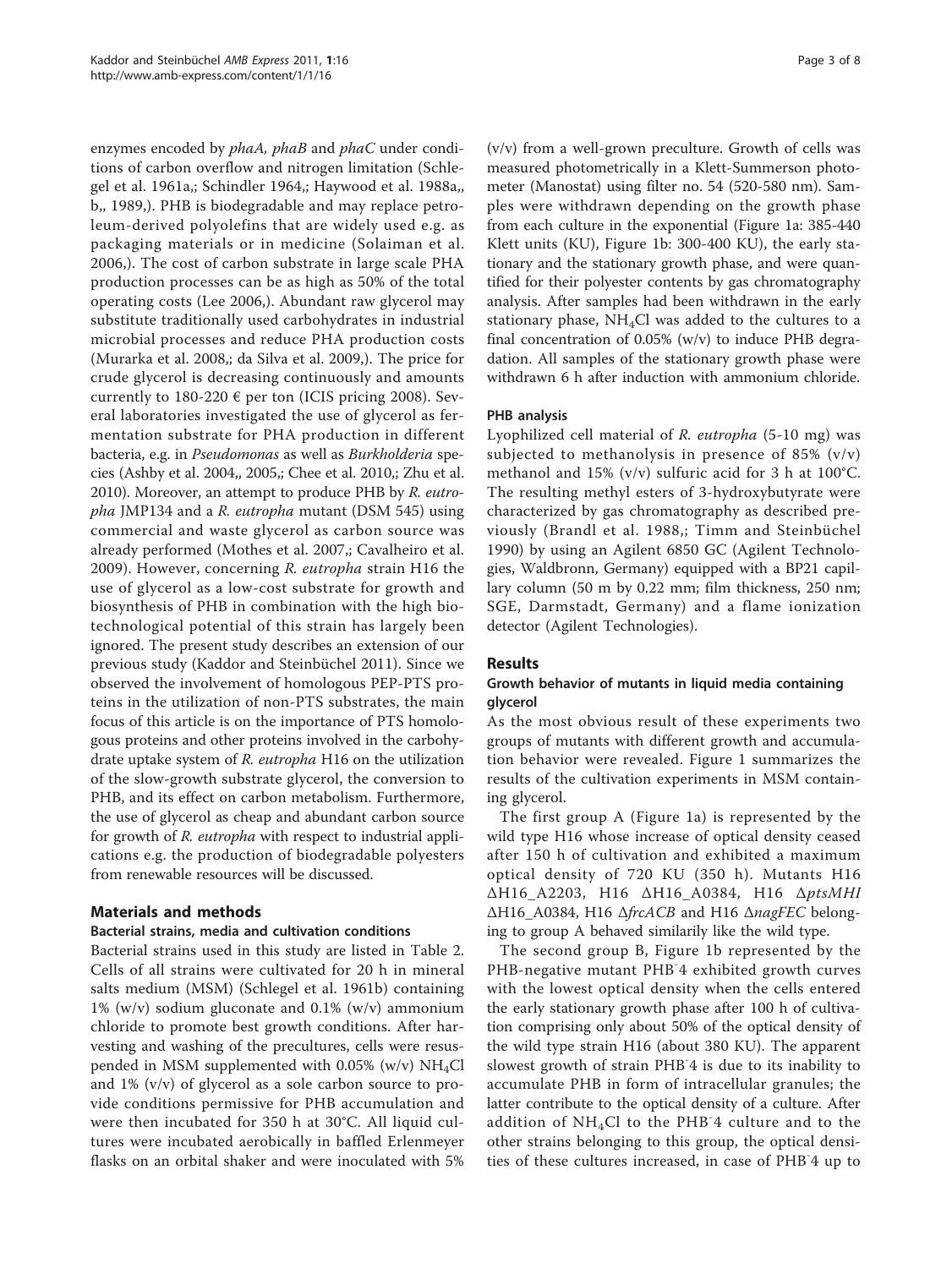| <b>Strain</b>                     | Description                                                                  | Reference or source                      |
|-----------------------------------|------------------------------------------------------------------------------|------------------------------------------|
| Ralstonia eutropha                |                                                                              |                                          |
| H <sub>16</sub>                   | Wild type                                                                    | <b>DSM 428</b>                           |
| <b>HF39</b>                       | Sm' strain of the wild type H16                                              | Srivastava et al. 1982                   |
| PHB-4                             | PHB-negative mutant of the wild type H16                                     | <b>DSM 541</b>                           |
| $\Delta p$ tsM                    | ptsM precise deletion gene replacement mutant of strain H16                  | Kaddor and Steinbüchel 2011              |
| $\triangle p$ tsH                 | ptsH precise deletion gene replacement mutant of strain H16                  | Kaddor and Steinbüchel 2011              |
| $\Delta p$ tsl                    | ptsl precise deletion gene replacement mutant of strain H16                  | Kaddor and Steinbüchel 2011              |
| $\Delta$ ptsHl                    | ptsHI precise deletion gene replacement mutant of strain H16                 | Kaddor and Steinbüchel 2011              |
| $\Delta p$ tsMHI                  | ptsMHI precise deletion gene replacement mutant of strain H16                | Kaddor and Steinbüchel 2011              |
| ∆H16_A2203                        | H16_A2203 precise deletion gene replacement mutant of strain H16             | Kaddor and Steinbüchel 2011              |
| $\Delta p$ tsH $\Delta$ H16_A2203 | ptsH, H16_A2203 precise deletion gene replacement mutant of strain H16       | Kaddor and Steinbüchel 2011              |
| $A$ frc $A$ $CB$                  | frcACB precise deletion gene replacement mutant of strain H16                | Kaddor and Steinbüchel 2011              |
| <b>AptsMHI AfrcACB</b>            | ptsMHI, frcACB precise deletion gene replacement mutant of strain H16        | Kaddor and Steinbüchel 2011              |
| $\triangle$ nagFEC                | nagFEC precise deletion gene replacement mutant of strain H16                | Kaddor and Steinbüchel 2011              |
| ΔptsMHI ΔnagFEC                   | ptsMHI, nagFEC precise deletion gene replacement mutant of strain H16        | Kaddor and Steinbüchel 2011              |
| ∆H16_A0384                        | H16_A0384 precise deletion gene replacement mutant of strain H16             | Kaddor and Steinbüchel 2011              |
| ∆ptsMHI ∆H16_A0384                | ptsMHI, H16_A0384 precise deletion gene replacement mutant of strain H16     | Kaddor and Steinbüchel 2011              |
| ptsl::Tn5::mob                    | strain HF39 with Tn5-inertion in ptsl, Sm <sup>r</sup> Km <sup>r</sup>       | Pries et al. 1991,; Schubert et al. 1988 |
| ptsMH::Tn5::mob                   | strain HF39 with Tn5-insertion in ptsM-ptsH, Sm <sup>r</sup> Km <sup>r</sup> | Kaddor and Steinbüchel 2011              |

<span id="page-3-0"></span>Table 2 Bacterial strains and mutants used in this study

550 KU and in case of H16  $\Delta p$ tsM, a mutant lacking the fructose-specific EIIA<sup>Man</sup> component, up to 660 KU. Group B is related to the PHB-4 characteristics and comprises mutants H16 ΔptsM, H16 ΔptsH, H16 ΔptsI, H16 ΔptsMHI, H16 ΔptsH ΔH16\_A2203, H16 ΔptsMHI  $ΔfrcACB$ , H16  $ΔptsMHI ΔnagFEC$ , as well as the two transposon-induced mutants HF39 ptsMH::Tn5::mob and HF39 ptsI::Tn5::mob.

## PHB accumulation of mutants utilizing glycerol as a sole carbon source

The intracellular accumulation of PHB found in mutants of R. eutropha grown in MSM with glycerol as a sole carbon source is shown in Figure [2.](#page-5-0) The left side of the figure shows the results obtained with mutant strains belonging to group A of Figure [1](#page-4-0), whereas the right side comprises the results obtained with mutant strains belonging to group B of Figure [1](#page-4-0).

In comparison to accumulation experiments made in MSM plus sodium gluconate or fructose ([Kaddor and](#page-6-0) [Steinbüchel 2011](#page-6-0)), the capability of some mutants to accumulate PHB was reduced up to 24% (w/w) of cell dry matter when cells were cultivated in MSM containing glycerol. This may be due to the limited number of available carbon and to the competition of PHB biosynthesis and gluconeogenesis for  $C_3$ -intermediates required for product formation and growth [\(Bormann](#page-6-0) [and Roth 1999](#page-6-0)). As expected, strain H16 synthesized large amounts of PHB (70.7%, w/w) in the early stationary growth phase (95 h), whereas strain PHB-4 did not accumulate any detectable polyester at all. In contrast,

[Chee et al. \(2010\)](#page-6-0) obtained only about 33% (w/w) PHB in the cells during cultivation of the wild type H16 in modified MSM with glycerol as a sole carbon source for 72 h.

Mutant strains belonging to group A stored PHB in the range of  $49-71.3\%$  (w/w) at the maximum, whereas in strains belonging to group B PHB contents of 20.1% (w/w) were not exceeded. In this group, the lowest PHB contents were obtained for the Tn5-induced mutant HF39 ptsI::Tn5::mob which seemed not to enhance PHB biosynthesis in the early stationary phase (7.8%, w/w). Moreover, the strain did not degrade any PHB after induction with ammonium chloride although the optical density increased after this time (Figure [1b\)](#page-4-0). Mutant HF39 *ptsMH*::Tn5::*mob* behaved similarly to this mutant which implies that the inserted Tn5 affected synthesis as well as mobilization of PHB. This observation was not made when sodium gluconate, fructose or N-acetylglucosamine were used as carbon source ([Kaddor and](#page-6-0) [Steinbüchel 2011\)](#page-6-0).

## **Discussion**

When comparing group A with group B, it is noticeable that the deletion of *ptsM*, *ptsH*, or *ptsI* exerted a significant change of the PHB synthesis phenotype. Besides the Tn5-induced mutants, the remaining mutants of group B harbored in addition the deletion of either ptsM, ptsH, ptsI or all three genes. Another mutant, H16 ΔptsHI behaved similar like mutant H16 ΔptsMHI (data not shown). The impact of the putative ptsMHI operon was observed during growth in presence of both,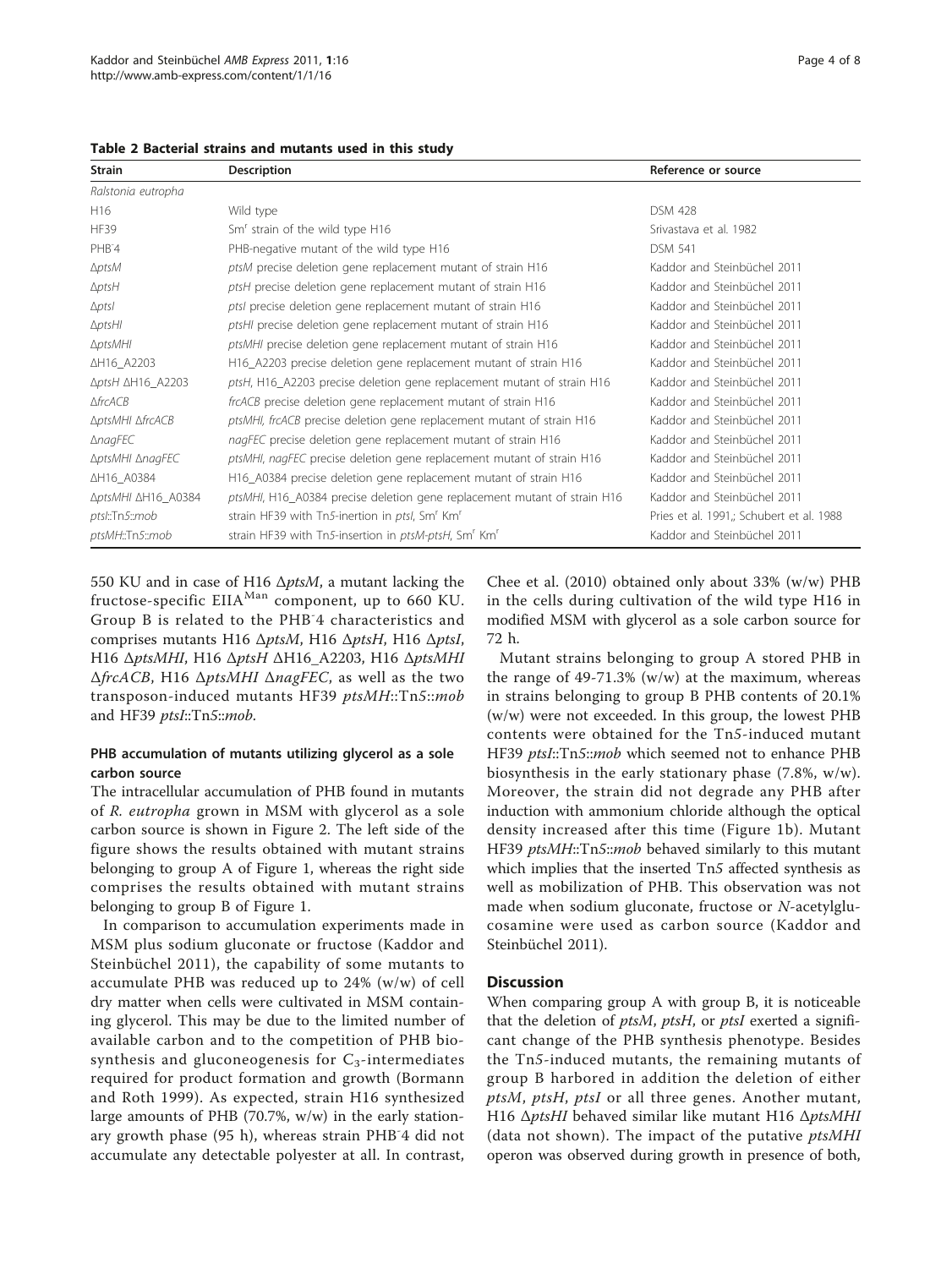the PTS carbohydrate N-acetylglucosamine and the non-PTS carbon sources sodium gluconate, fructose, and glycerol. Particularly, during growth on glycerol in comparison to growth on the previously analyzed carbon sources [\(Kaddor and Steinbüchel 2011](#page-6-0)), mutants defective in the putative *ptsMHI* operon accumulated less PHB than the wild type. [Pries et al. \(1991\)](#page-7-0) made similar

observations with Tn5-induced ptsH/ptsI mutants exhibiting a PHB-leaky phenotype with a lower PHB content of the cells when grown on gluconate. However, a faster mobilization of PHB after exhausting the extracellular carbon source, as it occurred in presence of gluconate, was not noticed when cultivated in media containing glycerol. Despite the still unknown functions of ptsH

<span id="page-4-0"></span>

**De 0** 

 $\blacksquare$ 0  $\triangle$ 

800

700

a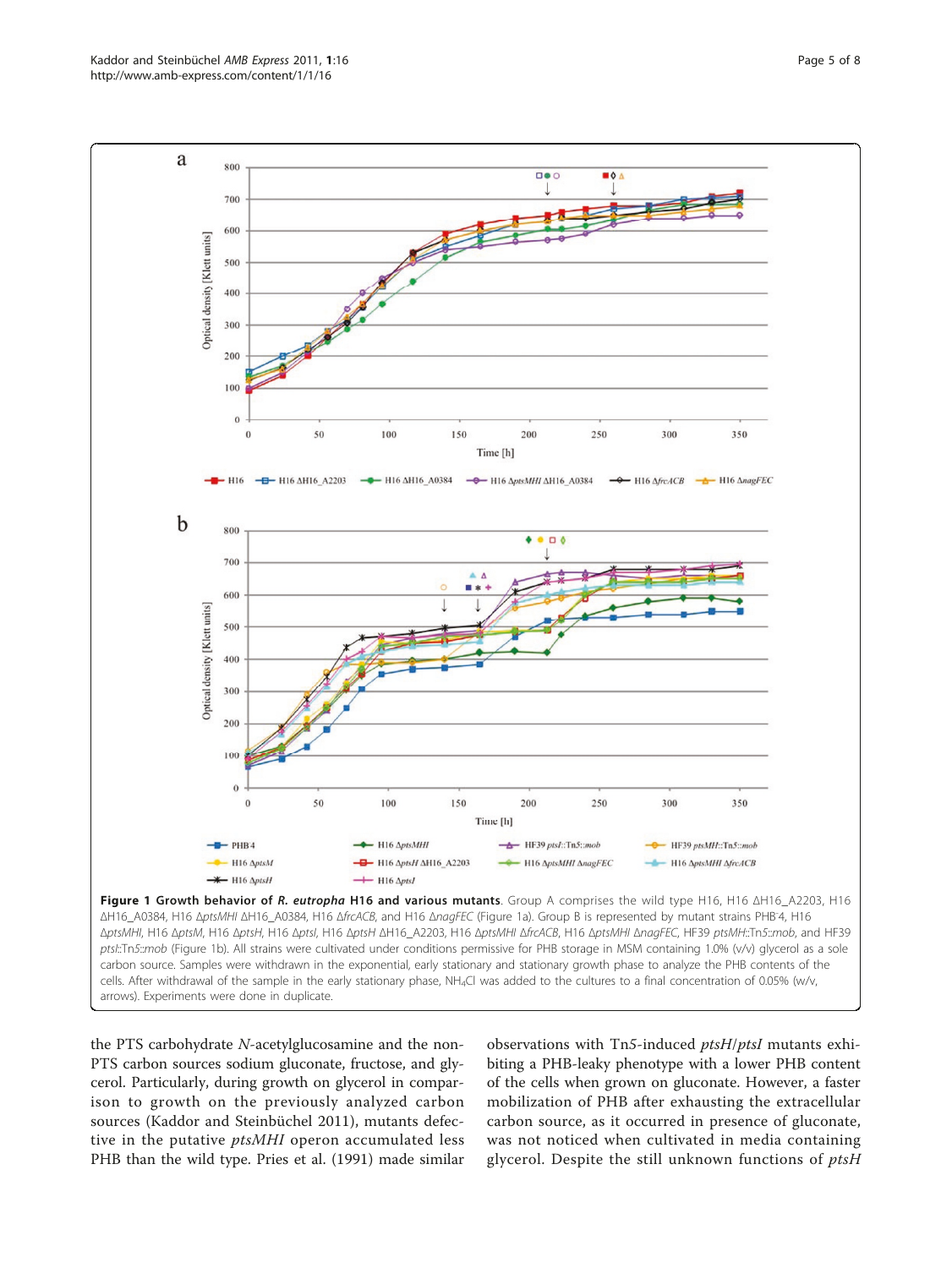<span id="page-5-0"></span>

and ptsI, an exclusively regulatory role in PHB and carbon metabolism was already proposed [\(Pries et al. 1991](#page-7-0),; [Kaddor and Steinbüchel 2011](#page-6-0)).

Additionally, our study gives evidence for the involvement of *ptsM* (fructose-specific EIIA<sup>Man</sup>) in this regulatory mechanism, indicating a functional ptsMHI operon which is supported by the corresponding gene organization. It has already been proven that PtsM is not involved in fructose uptake and transport ([Kaddor and](#page-6-0) [Steinbüchel 2011\)](#page-6-0), and therefore, the relation to EIIA<sup>Man</sup> remained undetermined. Mutant H16 ΔH16\_A0384 lacking the nitrogen regulatory  $EIA<sup>Ntr</sup>$  component did not show PHB overproduction in MSM plus glycerol (63.6%, w/w, PHB) as it was observed during growth in MSM plus gluconate (87.6%, w/w, PHB). As it is obvious from the quadruple mutant H16 ΔptsMHI ΔH16\_A0384 (49%, w/w, PHB), the high decrease of PHB production in the triple mutant H16  $\Delta p$ tsMHI (17.5%, w/w, PHB) seemed to be compensated by the additional deletion of H16\_A0384 that has also been observed during cultivation experiments with the non-PTS sugars sodium gluconate or fructose as carbon source ([Kaddor and](#page-6-0) [Steinbüchel 2011\)](#page-6-0). In disruption mutants of Azotobacter vinelandii UW136, RN7 (ptsN::Km<sup>r</sup> ptsP::Tc<sup>r</sup>) and RN8 (ptsN::Km<sup>r</sup> ptsO::Sp<sup>r</sup>), the negative effect of the single *ptsP* or  $ptsO$  mutation on PHB accumulation was suppressed in the double mutants as well ([Noguez et al.](#page-6-0) [2008](#page-6-0)). The same result was obtained for a Pseudomonas

putida MAD2 double mutant (ptsN::xylE ptsO::Km<sup>r</sup>) ([Velázquez et al. 2007\)](#page-7-0). Unlike the mutation of ΔH16\_A0384, the deletion of H16\_A2203 (HPr-related phosphocarrier protein), frcACB (fructose-specific ABCtype transporter) or *nagFEC* ( $PTS<sup>Na</sup>$ ) could not enhance the growth and limited PHB accumulation of the derived multiple mutants H16 ΔptsH ΔH16\_A2203, H16 ΔptsMHI ΔfrcACB and H16 ΔptsMHI ΔnagFEC.

The limited carbohydrate utilization range of R. eutropha coupled with the high costs of these carbon sources in biopolymer production restricts its application in biotechnological processes. Renewable substitutes for the so far used expensive substrates must be investigated to lower the commercial PHA production costs (e.g. of the thermoplastic Biopol) to make them competitive with the petrochemical-based plastic manufacture. Based on the experimental results, it appears that polymer accumulation in strain H16 is reduced to a minor extend when cells were grown on glycerol (70.7%, w/w, PHB after 260 h of cultivation) in comparison to accumulation experiments made on sodium gluconate or fructose (up to 78%, w/w, PHB after 28 h of cultivation, [Kaddor](#page-6-0) [and Steinbüchel 2011,](#page-6-0)). We demonstrated that strain H16 has the potential to utilize glycerol for indeed suboptimal growth but with an unrestricted capability of valuable PHB production. Although glycerol transport and utilization is independent of the PEP-PTS in strain H16, deletion of the PTS homologous genes affected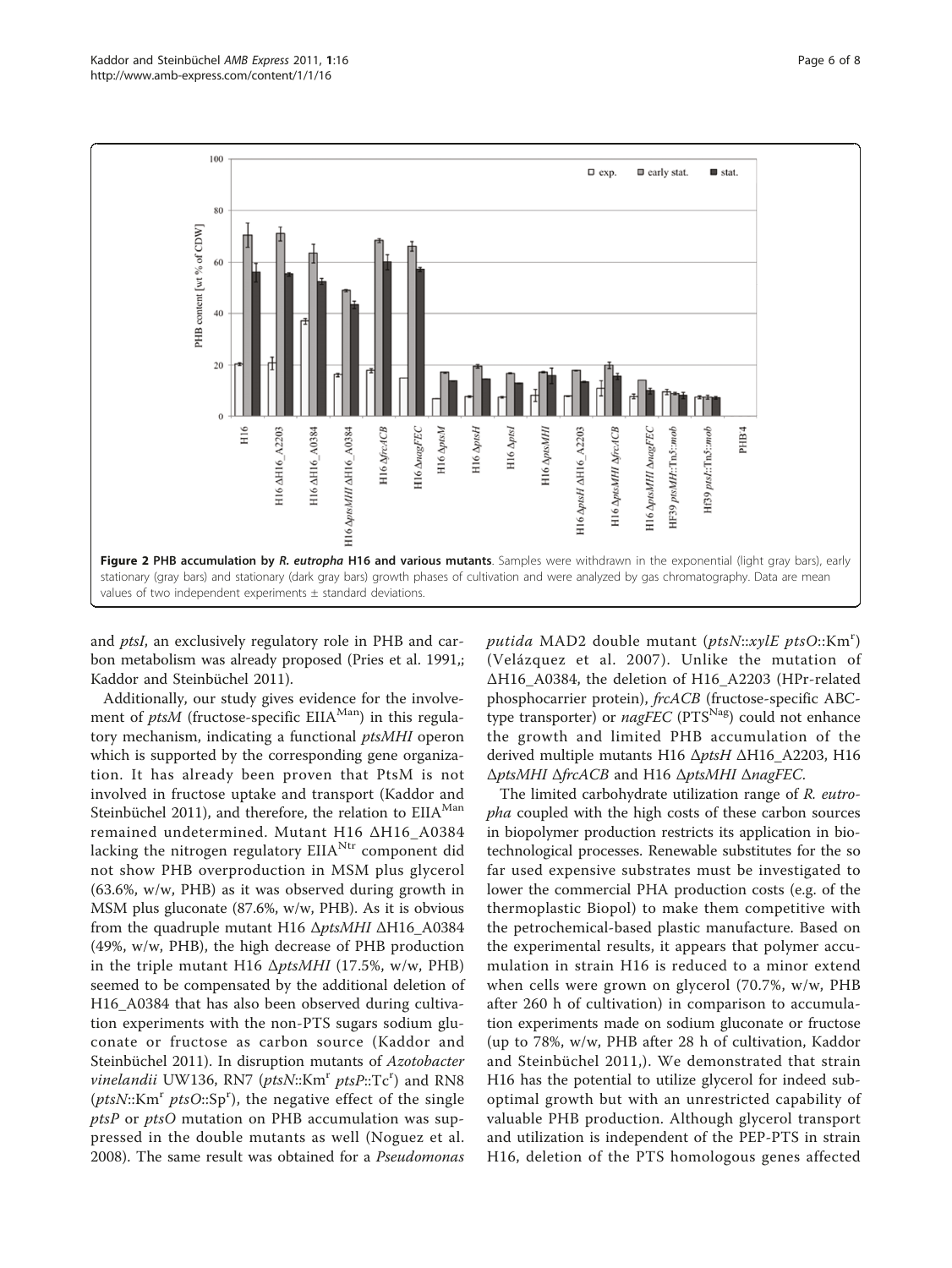<span id="page-6-0"></span>anyhow carbon and PHB metabolism in this strain indicating a complex regulatory function of the PTS. However, the slow growth of the wild type on this cheap and abundant sugar substitute prevents it currently from its use in industrial large-scale productions. Heterotrophic growth on glycerol is related to carbon and energy limiting conditions. Besides oxidative stress proteins and hydrogenases, enzymes of gluconeogenesis and the CBB pathway as well as PhaA and PhaB belong to the most abundant proteins of glycerol-grown cells (Friedrich et al. 1981,; [Schwartz et al. 2009\)](#page-7-0).

This study focussed on the involvement of PTS homologous proteins on the utilization of glycerol with respect to polymer biosynthesis in R. eutropha H16. Four PTS homologous proteins (PtsM, PtsH, PtsI, PtsN) showed a significant influence during glycerol utilization on both, cell growth and PHB accumulation. Deletion of the fructose-specific transport proteins resulted in no significant difference to the wild type concerning growth and storage behavior. Due to the occurrence of PEP-PTS homologous proteins and the absence of a PTSmediated carbohydrate uptake in this strain except for the  $PTS<sup>Nag</sup>$ , further investigations are required to unravel their functions in this PHB producing strain. Besides the generation of deletion mutants and their phenotypical characterization, intensive studies on the putative operon ptsMHI are now necessary to characterize the respective genes in more detail and to resolve their roles in the metabolism of R. eutropha. Certainly, this study provides a further degree of regulation between the general PTS proteins and both, PHB and carbon metabolism in R. eutropha H16.

#### Acknowledgements

This study was financially supported by the Bundesministerium für Bildung und Forschung (BMBF, FKZ-0313751) within the Competence Network Göttingen "Genome Research on Bacteria". We acknowledge support by Deutsche Forschungsgemeinschaft and Open Access Publication Fund of University of Muenster.

#### Competing interests

The authors declare that they have no competing interests.

#### Received: 23 May 2011 Accepted: 13 July 2011 Published: 13 July 2011

#### References

- Ashby RD, Solaiman DKY, Foglia TA (2004) Bacterial poly(hydroxyalkanoate) polymer production from the biodiesel co-product stream. J Polym Environ 12:105–112
- Ashby RD, Solaiman DKY, Foglia TA (2005) [Synthesis of short-/medium-chain](http://www.ncbi.nlm.nih.gov/pubmed/16004451?dopt=Abstract)[length poly\(hydroxyalkanoate\) blends by mixed culture fermentation of](http://www.ncbi.nlm.nih.gov/pubmed/16004451?dopt=Abstract) [glycerol.](http://www.ncbi.nlm.nih.gov/pubmed/16004451?dopt=Abstract) Biomacromolecules 6:2106–2112. doi:10.1021/bm058005h.
- Barabote RD, Saier MH (2005[\) Comparative genomic analyses of the bacterial](http://www.ncbi.nlm.nih.gov/pubmed/16339738?dopt=Abstract) [phosphotransferase system.](http://www.ncbi.nlm.nih.gov/pubmed/16339738?dopt=Abstract) Microbiol Mol Biol Rev 69:608–634. doi:10.1128/ MMBR.69.4.608-634.2005.
- Bormann EJ, Roth M (1999) The production of polyhydroxybutyrate by Methylobacterium rhodesianum and Ralstonia eutropha in media containing glycerol and casein hydrolysates. Biotechnol Lett 21:1059–1063. doi:10.1023/ A:1005640712329.
- Cases I, Velázquez F, de Lorenzo V (2007[\) The ancestral role of the](http://www.ncbi.nlm.nih.gov/pubmed/17913467?dopt=Abstract) [phosphoenolpyruvate-carbohydrate phosphotransferase system \(PTS\) as](http://www.ncbi.nlm.nih.gov/pubmed/17913467?dopt=Abstract) [exposed by comparative genomics.](http://www.ncbi.nlm.nih.gov/pubmed/17913467?dopt=Abstract) Res Microbiol 158:666–670. doi:10.1016/j. resmic.2007.08.002.
- Cavalheiro JMBT, de Almeida MCMD, Grandfils C, da Fonseca MMR (2009) Poly(3 hydroxybutyrate) production by Cupriavidus necator using waste glycerol. Process Biochem 44:509–515. doi:10.1016/j.procbio.2009.01.008.
- Chee JY, Tan Y, Samian MR, Sudesh K (2010) Isolation and characterization of a Burkholderia sp. USM (JCM15050) capable of producing polyhydroxyalkanoate (PHA) from triglycerides, fatty acids and glycerols. J Polym Environ 18:584–592. doi:10.1007/s10924-010-0204-1.
- Commichau FM, Forchhammer K, Stülke J (2006) [Regulatory links between](http://www.ncbi.nlm.nih.gov/pubmed/16458044?dopt=Abstract) [carbon and nitrogen metabolism.](http://www.ncbi.nlm.nih.gov/pubmed/16458044?dopt=Abstract) Curr Opin Microbiol 9:167–172. doi:10.1016/j.mib.2006.01.001.
- da Silva GP, Mack M, Contiero J (2009[\) Glycerol: A promising and abundant](http://www.ncbi.nlm.nih.gov/pubmed/18775486?dopt=Abstract) [carbon source for industrial microbiology.](http://www.ncbi.nlm.nih.gov/pubmed/18775486?dopt=Abstract) Biotechnol Adv 27:30–39. doi:10.1016/j.biotechadv.2008.07.006.
- Darbon E, Ito K, Huang HS, Yoshimoto T, Poncet S, Deutscher J (1999[\) Glycerol](http://www.ncbi.nlm.nih.gov/pubmed/10589729?dopt=Abstract) [transport and phophoenolpyruvate-dependent enzyme I- and HPr-catalysed](http://www.ncbi.nlm.nih.gov/pubmed/10589729?dopt=Abstract) [phosphorylation of glycerol kinase in](http://www.ncbi.nlm.nih.gov/pubmed/10589729?dopt=Abstract) Thermus flavus. Microbiology 145:3205–3212
- Deutscher J, Francke C, Postma PW (2006) [How phosphotransferase system](http://www.ncbi.nlm.nih.gov/pubmed/17158705?dopt=Abstract)[related protein phosphorylation regulates carbohydrate metabolism in](http://www.ncbi.nlm.nih.gov/pubmed/17158705?dopt=Abstract) [bacteria.](http://www.ncbi.nlm.nih.gov/pubmed/17158705?dopt=Abstract) Microbiol Mol Biol Rev 70:939–1031. doi:10.1128/MMBR.00024-06.
- Friedrich CG, Friedrich B, Bowien B (1981) Formation of enzymes of autotrophic metabolism during heterotrophic growth of Alcaligenes eutrophus. J Gen Microbiol 122:69–78
- Gottschalk G, Eberhardt U, Schlegel HG (1964) [Verwertung von Fructose durch](http://www.ncbi.nlm.nih.gov/pubmed/14249035?dopt=Abstract) [Hydrogenomonas](http://www.ncbi.nlm.nih.gov/pubmed/14249035?dopt=Abstract) H16 (I.). Arch Mikrobiol 48:95–108. doi:10.1007/BF00406600.
- Haywood GW, Anderson AJ, Chu L, Dawes EA (1988a) Characterization of two 3 ketothiolases possessing differing substrate specificities in the polyhydroxyalkanoate synthesizing organism Alcaligenes eutrophus. FEMS
- Microbiol Lett 52:91–96. doi:10.1111/j.1574-6968.1988.tb02577.x. Haywood GW, Anderson AJ, Chu L, Dawes EA (1988b) The role of NADH- and NADPH-linked acetoacetyl-CoA reductases in the poly-3-hydroxybutyrate synthesizing organism Alcaligenes eutrophus. FEMS Microbiol Lett 52:259–264. doi:10.1111/j.1574-6968.1988.tb02607.x.
- Haywood GW, Anderson AJ, Dawes EA (1989) The importance of PHB-synthase substrate specificity in polyhydroxyalkanoate synthesis by Alcaligenes eutrophus. FEMS Microbiol Lett 57:1–6. doi:10.1111/j.1574-6968.1989.tb03210.x.
- ICIS pricing (2008) Reed Business Information Limited. [http://www.icispricing.](http://www.icispricing.com/) [com/](http://www.icispricing.com/). Accessed 17 May 2011
- Kaddor C, Steinbüchel A (2011[\) Effects of homologous phosphoenolpyruvate](http://www.ncbi.nlm.nih.gov/pubmed/21478317?dopt=Abstract)[carbohydrate phosphotransferase system proteins on carbohydrate uptake](http://www.ncbi.nlm.nih.gov/pubmed/21478317?dopt=Abstract) [and poly\(3-hydroxybutyrate\) accumulation in](http://www.ncbi.nlm.nih.gov/pubmed/21478317?dopt=Abstract) Ralstonia eutropha H16. Appl Environ Microbiol 77:3582–3590. doi:10.1128/AEM.00218-11.
- Kanehisa M, Goto S, Kawashima S, Nakaya A (2002[\) The KEGG database at](http://www.ncbi.nlm.nih.gov/pubmed/11752249?dopt=Abstract) [GenomeNet.](http://www.ncbi.nlm.nih.gov/pubmed/11752249?dopt=Abstract) Nucleic Acids Res 30:42–46. doi:10.1093/nar/30.1.42.
- Kotrba P, Inui M, Yukawa H (2001) [Bacterial phosphotransferase system \(PTS\) in](http://www.ncbi.nlm.nih.gov/pubmed/16233138?dopt=Abstract) [carbohydrate uptake and control of carbon metabolism.](http://www.ncbi.nlm.nih.gov/pubmed/16233138?dopt=Abstract) J Biosci Bioeng 92:502–517. doi:10.1263/jbb.92.502.
- Krauße D, Hunold K, Kusian B, Lenz O, Stülke J, Bowien B, Deutscher J (2009) [Essential role of the](http://www.ncbi.nlm.nih.gov/pubmed/19672046?dopt=Abstract) hprK gene in Ralstonia eutropha H16. J Mol Microbiol Biotechnol 17:146–152. doi:10.1159/000233505.
- Lee SY (2006) [Deciphering bioplastic production.](http://www.ncbi.nlm.nih.gov/pubmed/17033660?dopt=Abstract) Nat Biotechnol 24:1227–1229. doi:10.1038/nbt1006-1227.
- Mothes G, Schnorpfeil C, Ackermann JU (2007) Production of PHB from crude glycerol. Eng Life Sci 7:475–479. doi:10.1002/elsc.200620210.
- Murarka A, Dharmadi Y, Yazdani SS, Gonzalez R (2008[\) Fermentative utilization of](http://www.ncbi.nlm.nih.gov/pubmed/18156341?dopt=Abstract) glycerol by Escherichia coli [and its implications for the production of fuels](http://www.ncbi.nlm.nih.gov/pubmed/18156341?dopt=Abstract) [and chemicals.](http://www.ncbi.nlm.nih.gov/pubmed/18156341?dopt=Abstract) Appl Environ Microbiol 74:1124–1135. doi:10.1128/AEM.02192- 07.
- Noguez R, Segura D, Moreno S, Hernandez A, Juarez K, Espín G (2008) [Enzyme](http://www.ncbi.nlm.nih.gov/pubmed/17878711?dopt=Abstract) I[Ntr,](http://www.ncbi.nlm.nih.gov/pubmed/17878711?dopt=Abstract) [NPr](http://www.ncbi.nlm.nih.gov/pubmed/17878711?dopt=Abstract) [and](http://www.ncbi.nlm.nih.gov/pubmed/17878711?dopt=Abstract) [IIANtr](http://www.ncbi.nlm.nih.gov/pubmed/17878711?dopt=Abstract) [are involved in regulation of the poly-](http://www.ncbi.nlm.nih.gov/pubmed/17878711?dopt=Abstract)β-hydroxybutyrate [biosynthetic genes in](http://www.ncbi.nlm.nih.gov/pubmed/17878711?dopt=Abstract) Azotobacter vinelandii. J Mol Microbiol Biotechnol 15:244–254. doi:10.1159/000108658.
- Pflüger K, de Lorenzo V (2008) [Evidence of in vivo cross talk between the](http://www.ncbi.nlm.nih.gov/pubmed/18296519?dopt=Abstract) [nitrogen-related and fructose-related branches of the carbohydrate](http://www.ncbi.nlm.nih.gov/pubmed/18296519?dopt=Abstract)